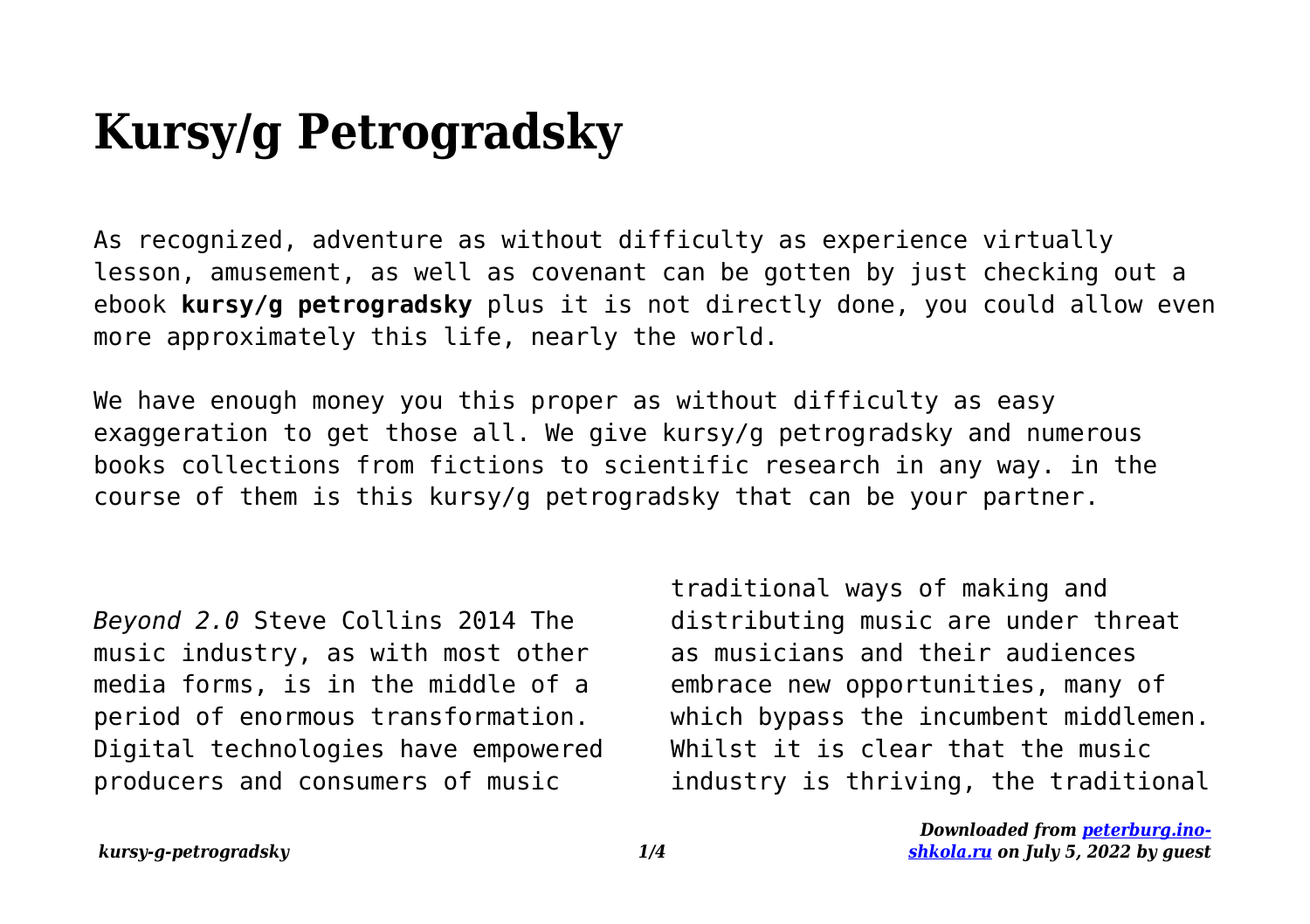recording industry, dominated by a handful of multinational corporations is struggling to stay relevant. The changes are so dramatic that the term Music 2.0 has become commonly used to delineate old and new business models and approaches. But the demise of the traditional music industry is overstating things the reality is that (whilst their profits may be diminishing) they still dominate a multi-billion dollar marketplace and exercise unprecedented control over the star-making process. And, of course, they have the resources to be able to reinvent themselves. The actual future of music is a complex and contested one. This book aims to unpack that complexity, map the changes and explain the causes and motivations surrounding an industry undergoing change. It explores the

world of popular music from three distinct perspectives. Firstly, it examines the new opportunities available to consumers of music interrogating how the lines between production and consumption are blurring, creating fans who do much more than just listen to music. Secondly, it draws on interviews with a diverse range of musicians explaining their place in the brave new world and trying to articulate their newly defined roles. Finally, it examines the industry itself, and unpack the responses to current challenges from new and old players alike.

*Abelard to Apple* Richard A. Demillo 2011-08-26 How institutions of higher learning can rescue themselves from irrelevance and marginalization in the age of iTunes U and YouTube EDU.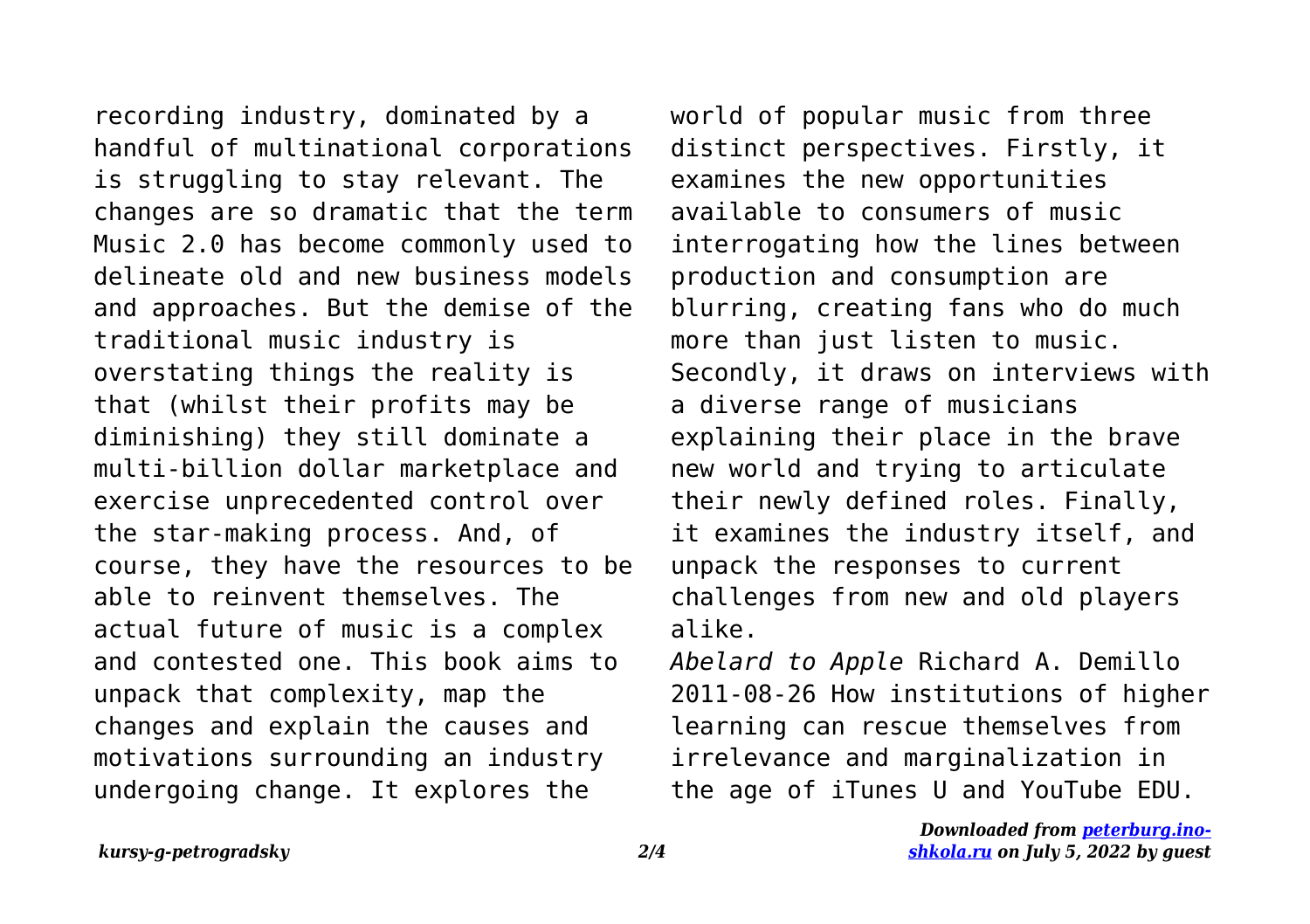The vast majority of American college students attend two thousand or so private and public institutions that might be described as the Middle—reputable educational institutions, but not considered equal to the elite and entrenched upper echelon of the Ivy League and other prestigious schools. Richard DeMillo has a warning for these colleges and universities in the Middle: If you do not change, you are heading for irrelevance and marginalization. In Abelard to Apple, DeMillo argues that these institutions, clinging precariously to a centuries-old model of higher education, are ignoring the social, historical, and economic forces at work in today's world. In the age of iTunes, open source software, and for-profit online universities, there are new rules for higher education. DeMillo, who has spent years in both academia and in industry, explains how higher education arrived at its current parlous state and offers a road map for the twenty-first century. He describes the evolving model for higher education, from European universities based on a medieval model to American land-grant colleges to Apple's iTunes U and MIT's OpenCourseWare. He offers ten rules to help colleges reinvent themselves (including "Don't romanticize your weaknesses") and argues for a focus on teaching undergraduates. DeMillo's message—for colleges and universities, students, alumni, parents, employers, and politicians—is that any college or university can change course if it defines a compelling value